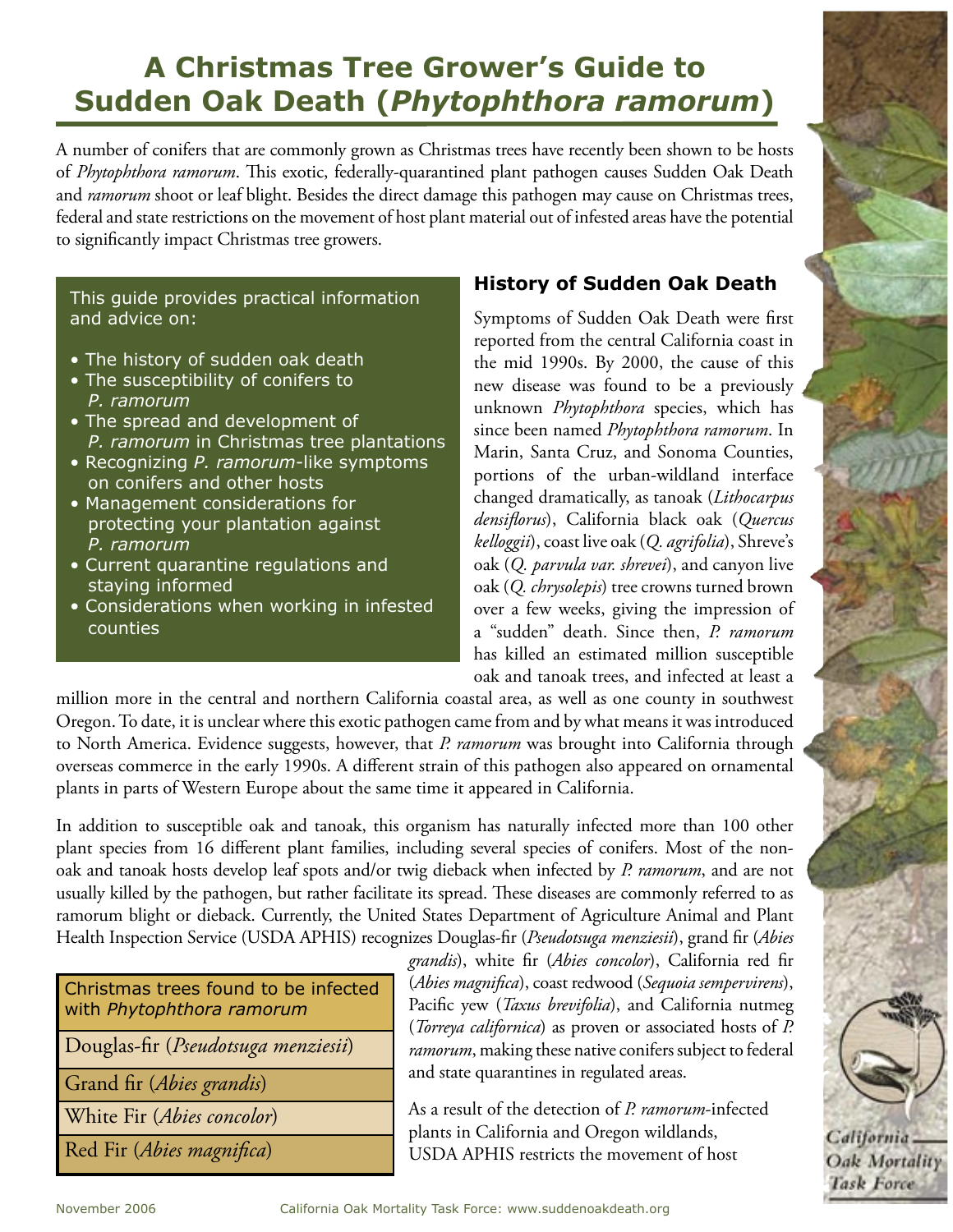| One pathogen, three diseases. |                                                                                    |                                                                                                                                         |  |
|-------------------------------|------------------------------------------------------------------------------------|-----------------------------------------------------------------------------------------------------------------------------------------|--|
| Disease                       | Symptoms                                                                           | Hosts                                                                                                                                   |  |
| Sudden Oak Death              | Bleeding cankers; tree death                                                       | Oak spp., tanoak                                                                                                                        |  |
| P. ramorum shoot blight       | Shoot tip dieback                                                                  | Coast redwood, Douglas-fir, evergreen<br>huckleberry, true fir hosts, Pacific madrone,<br>rhododendron, tanoak, poison oak, Pacific yew |  |
| P. ramorum leaf blight        | Petiole and midrib necrosis; leaf<br>spots with margins that look water<br>soaked. | Bigleaf maple, California bay laurel, Cascara,<br>California coffeeberry, rhododendron, wild<br>rose, salmonberry, western starflower   |  |

material out of 14 quarantined coastal counties in California, from Monterey to Humboldt, and a small quarantined area of Curry County in southwest Oregon. Surveys conducted by natural resource agencies in California, Oregon, and Washington have not detected the pathogen in forests or Christmas tree plantations outside of the currently quarantined area.

In addition to its natural, localized spread via water droplets laden with spores, this pathogen has also been spread via the movement of infected plants to nurseries outside of the quarantined area. In these instances, steps have been taken to eradicate the pathogen from these nursery sites. Research has also shown that the pathogen can be carried from one area to another via the movement of contaminated soil. Because of the potential for this organism to spread into non-infested areas, causing additional die-off, and additional quarantines that restrict the flow of known hosts and associated hosts, it is important that Christmas tree growers keep up-to-date on current research, as well as federal and state regulations that apply to Christmas trees.

### **Conifer susceptibility to** *P. ramorum*

Douglas-fir and coast redwood were identified as hosts of *P. ramorum* in 2002. In 2003, the pathogen was first found on Douglas-fir and grand fir Christmas trees in Santa Clara County, California. In 2005, *P. ramorum* was also detected on white fir and California red fir Christmas trees in Santa Clara County. In addition to these hosts that have been naturally infected under certain field conditions, laboratory research indicates that a number of conifers, particularly many true firs which are commonly grown as Christmas trees, may also be potential hosts of this pathogen.

# **Spread and development of** *P. ramorum* **in Christmas tree plantations**

Limited information is available regarding the conditions necessary for the development and spread of this pathogen on conifers. Since 2005, research has been conducted at a Christmas tree site in Santa Clara County to provide insight into how this disease spreads on conifers and the risks this pathogen poses to plantings of Christmas trees. Infected Christmas trees at this site include Douglas-fir, grand fir, and California red fir. Data collected so far indicate that initial *P. ramorum* infection of Christmas trees occurs on susceptible tissue during precipitation events in the spring. Laboratory studies have shown that fairly high levels of inoculum (spores) are necessary for infection of Douglas-fir. Both laboratory and field research indicate that newly emerging shoots are only susceptible to infection for a few weeks following bud break. After initial infection of newly emerged shoots, dieback can progress for about a month as the pathogen spreads down the shoot into the previous year's growth, typically spreading only a few inches.

During wet periods, *P. ramorum* is known to produce copious amounts of spores from spots on infected leaves of epidemiologically-important (spore-producing) hosts such as California bay laurel. The spores are then carried by wind-driven rain to the foliage and bark of other susceptible hosts. The data from the California Christmas tree site has shown that there is little risk of infection to trees in a pure stand that are located five to eight meters from the edge of forests that contain epidemiologically-important hosts. Both field observations and laboratory studies indicate that after initial infection, Christmas trees probably act as dead-end hosts in that they do not produce inoculum on infected tissues.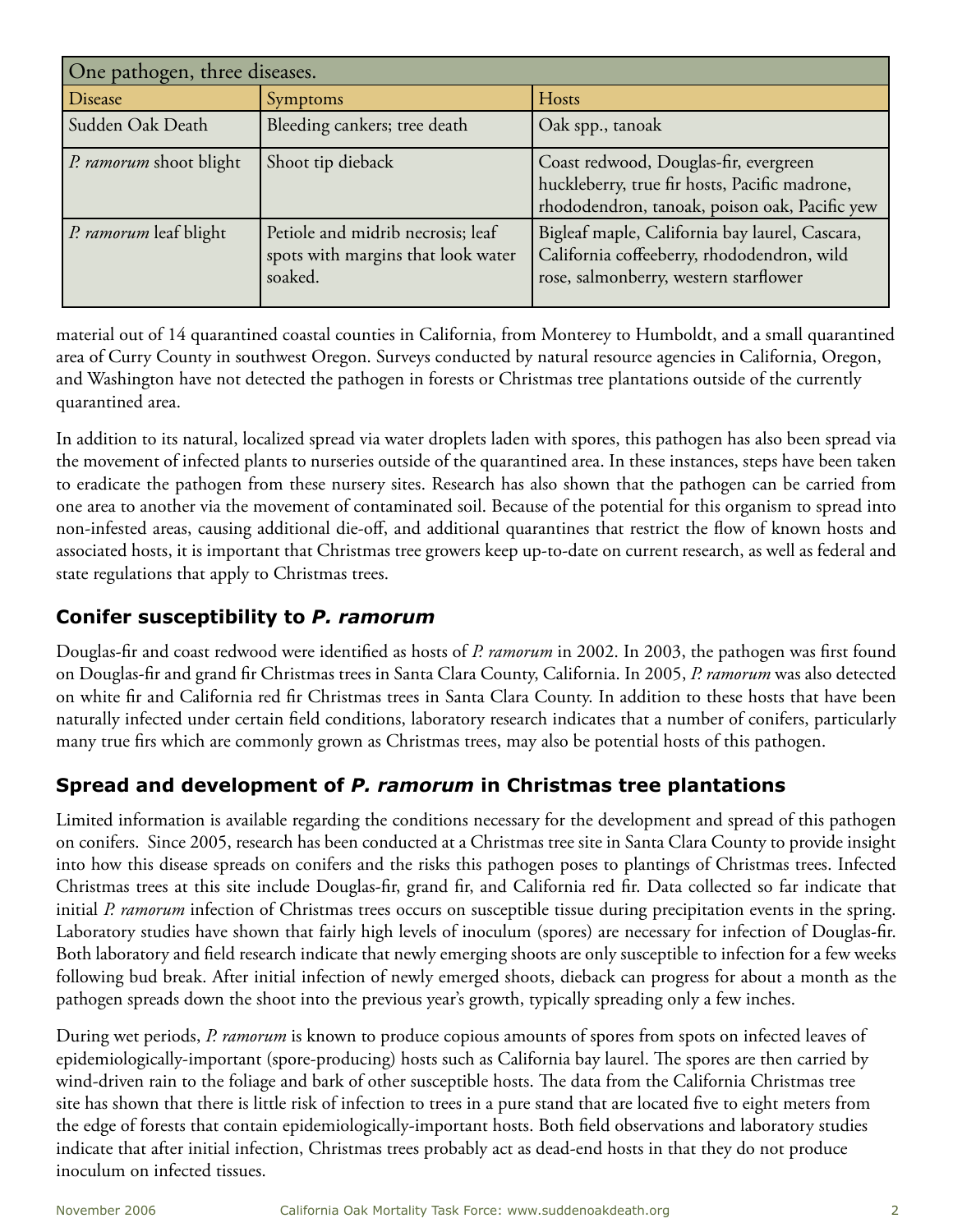#### *P. ramorum* **symptoms on conifers and other hosts**

The damage caused by *P. ramorum* on Douglas-fir and true fir hosts looks much like injury from a late frost or Botrytis tip blight (Photos 1- 9). Initial infections occur on new growth in spring, during bud break and shoot elongation. After the initial infections, the pathogen causes the emerging shoot to wilt (Photos 1-4). The pathogen may continue to spread down the shoots resulting in a dieback. The extent of dieback varies by host and when infection occurs. When shoots are infected just after bud break, the pathogen commonly grows down the shoot into the previous year's growth. Often the needles on the previous year's growth are shed as the pathogen grows down the shoot, resulting in a dead shoot with a tuft of dead needles on the end (Photos 5-8). If infection occurs later, during shoot elongation, the pathogen may only cause a dieback of the newly developing shoot (Photo 9). Repeated infection may kill seedlings and saplings or greatly alter the growth and form of Christmas trees (Photo 8). Similarly, the foliage and small-diameter sprouts of coast redwood can be infected (Photo 10). Pictures of a wide range of symptoms caused by *P. ramorum* on conifers, including Douglas-fir, grand fir, white fir, California red fir, and coast redwood are available at the Washington State University Sudden Oak Death Education website (www.puyallup.wsu.edu/ppo/gallery/conifers/album/index. html). Because *P. ramorum* causes symptoms similar to those caused by other plant pathogens and abiotic conditions, samples must be sent to a lab for diagnosis. If you have trees that you believe may be infected with *P. ramorum*, contact your local county extension or agricultural commissioner's office, or state Department of Agriculture inspector to learn what to collect and how to submit samples to be tested.



Photo 1. Tip dieback of Douglas-fir caused by *P. ramorum* in a California Christmas tree plantation. Photo: Gary Chastagner, WSU.



Photo 2. Tip dieback of grand fir caused by *P. ramorum* in a California Christmas tree plantation. Picture was taken in May shortly after infection following spring rainstorms. Photo: Gary Chastagner, WSU.



Initial infection of Christmas trees appears to result from the spread of spores from spore-producing hosts in the landscape surrounding plantings, making it important to be able to recognize symptoms on both conifer and non-conifer hosts. Symptoms caused by P. ramorum on hosts other than conifers can be dramatic, such as when it kills tanoaks (Photo 11), or fairly subtle, as in the case of California bay laurel (Photo 12) where symptoms consist of leaf spots that are often limited to the leaf tip. Symptoms on the various host plant species range greatly, from leaf spots to the death of mature trees. A complete list of host plants and additional pictures of symptomatic plants is available online at www.suddenoakdeath.org. If you are located in a regulated area and are adjacent to a wildland that contains symptomatic hosts, such as dying coast live oak, California black oak, and tanoak with bleeding cankers (Photo 13), and especially California bay laurel with leaf spots on the tips (Photo 12), trees in your planting are potentially at a higher risk of infection than if there are no known infected hosts in your area. California bay laurel is a good indicator plant to check for pathogen presence since it is often the first plant to show symptoms in a newly infested area.

Photo 3. Tip dieback of grand fir caused by *P. ramorum* in a California Christmas tree plantation. Spores produced on adjacent California bay laurel leaves during spring precipitation have infected most of the emerging shoot tips of this tree. Photo: Gary Chastagner, WSU.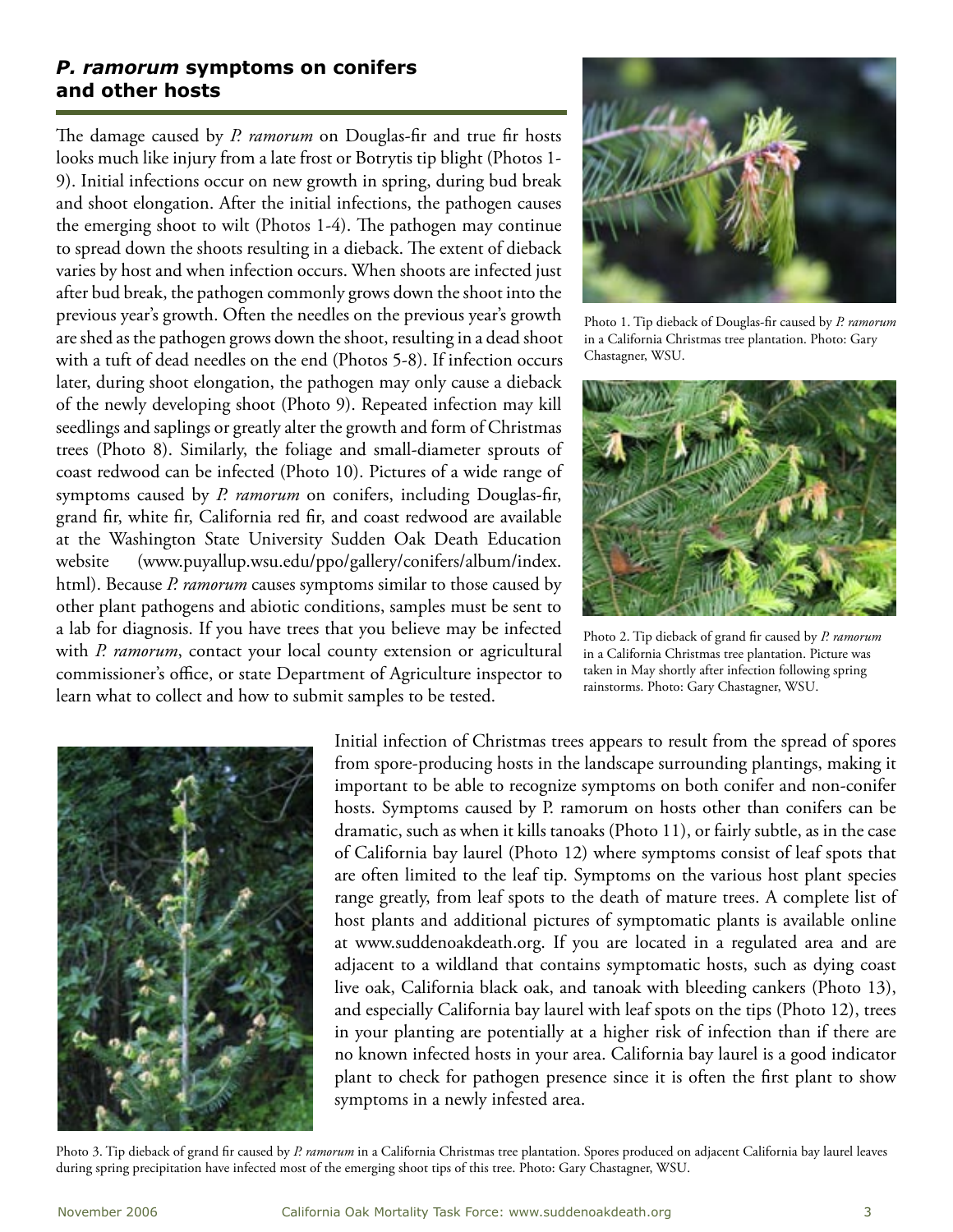

Photo 4. Tip dieback of California red fir caused by *P. ramorum* in a California Christmas tree plantation. Photo: Kathy Riley, WSU.



Photo 7. Tip and shoot dieback of Douglas-fir in a California Christmas tree plantation. Photo: Gary Chastagner, WSU.



Photo 5. Tip and shoot dieback of white fir caused by *P. ramorum* in a California Christmas tree plantation in Santa Clara County. The needles of this shoot readily fell off while rubbing the shoot between fingers. Photo: Kathy Riley, WSU.



Photo 8. Ramorum dieback of the leader of this grand fir has altered the quality of this Christmas tree top. Infection occurred the previous spring. Photo: Kathy Riley, WSU.



Photo 6. Tip and shoot dieback of grand fir in a California Christmas tree plantation in Santa Clara County. The needles towards the ends of these shoots fell off naturally as dieback progressed from the infected shoot tips down the shoot into the previous year's growth during spring and early summer. Photo: Gary Chastagner, WSU.



Photo 9: Grand fir with tip dieback caused by *P. ramorum*. Note that on this particular shoot, the pathogen has not spread far down the shoot into the previous years growth. Photo: Kathy Riley, WSU.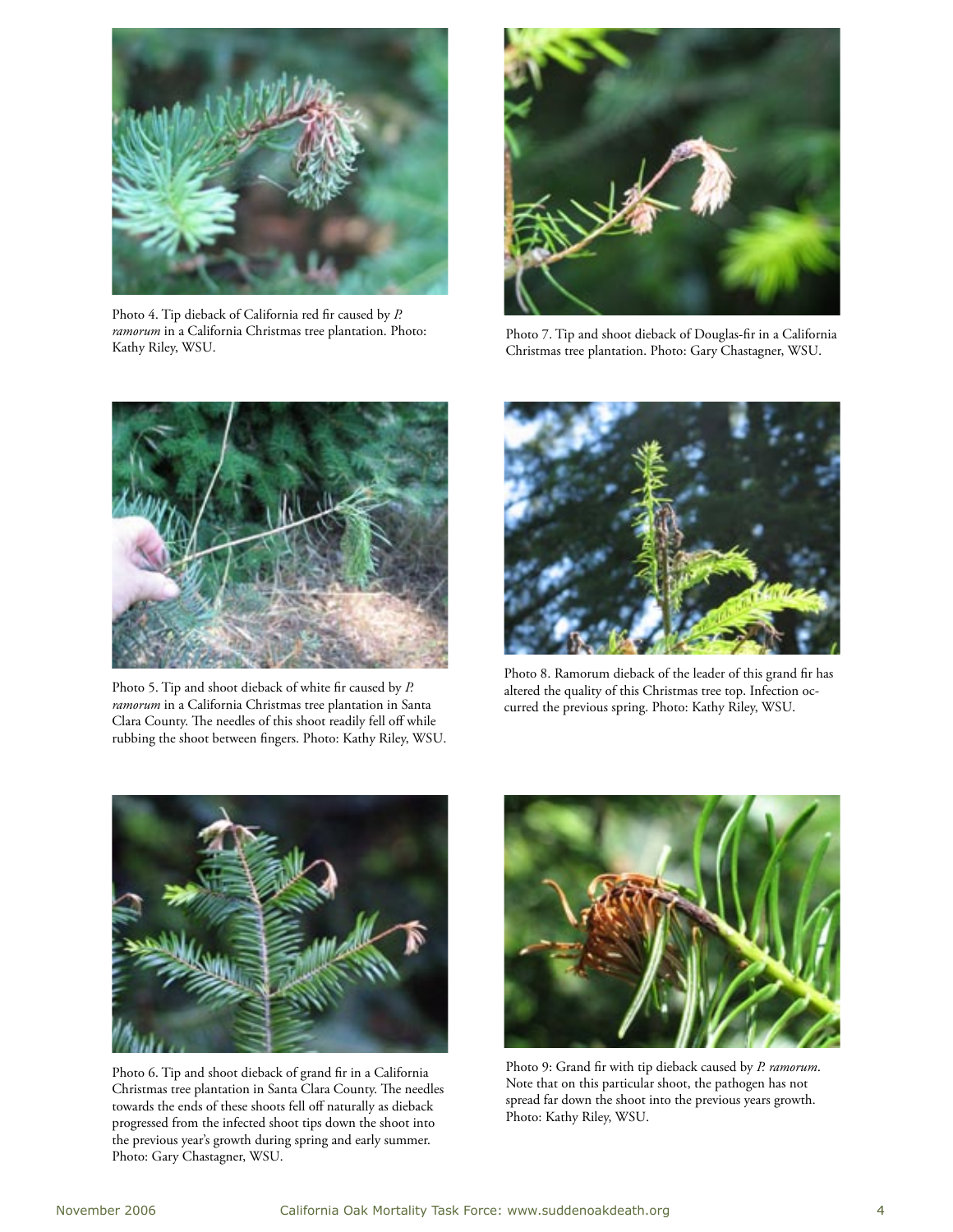#### **Management considerations to protect your plantation from** *P. ramorum*

One key to protecting your plantation from *P. ramorum* infestation is to monitor your plantings for symptoms of the disease. This requires that you spend some time learning to recognize symptoms of the pathogen. Instead of randomly selecting trees to examine, you should focus your examination to areas that are next to known hosts of *P. ramorum*. Because *P. ramorum* is only known to infect newly expanding shoots of Christmas trees, you should inspect your plantation in the spring during and just after shoot elongation.

In California, close proximity to California bay laurel or another sporeproducing host appears to be necessary for infection of Christmas tree species. Thus, the perimeter of tree plantations should be inspected for the presence of California bay laurel and other hosts that could potentially serve as an inoculum source. Christmas trees grown under and adjacent to hosts in the surrounding landscape should be checked for *P. ramorum* symptoms. It is recommended that there be a border of at least 10 meters (33 feet) between the Christmas trees and the canopy of any potential inoculum source. Consider removing California bay laurel trees that border plantings of true firs (*Abies* spp.), Douglas-fir, or coast redwood if you are in an infested California county. If you sprinkler irrigate your plantations with water from streams or ponds, particularly in known infested areas, you should avoid irrigating your plantations during shoot elongation or you may want to consider treating your water to insure that it is not contaminated with *P. ramorum* spores.

Laboratory tests have shown that many of the fungicides that are commonly



# **Summary of current quarantine regulations and staying informed**

In non-quarantine counties in California and Oregon, there are no quarantine restrictions on selling and shipping Christmas trees. In quarantined counties, Christmas trees can still be sold and moved, as long as they meet the same requirements as nurseries; known host and associated host plants must be inspected and found free of *P. ramorum* prior to export from the quarantined area. Quarantines have been enacted for the California counties of Alameda, Contra Costa, Humboldt, Lake, Marin, Solano, Sonoma, Napa, San Francisco, San Mateo, Santa Clara, Santa Cruz, Mendocino, and Monterey, as well as the infested area in Curry County, Oregon. An Emergency Federal Order currently requires that all nurseries in California, Oregon, and Washington be inspected and found free of *P. ramorum* before they can ship any known host material interstate. This includes conifer seedlings.

If your farm is located in a quarantined county, contact your local agricultural commissioner or state Department of Agriculture inspector and arrange for your field to be inspected to obtain the necessary shipping permit. Restrictions and exceptions are provided on both the USDA APHIS and the California Department of Agriculture websites. Remember, it is important to check with your county agricultural commissioner on a regular basis to inquire about any changes in quarantine restrictions.



Photo 10: Foliar blight of coast redwood caused by *P. ramorum*. Photo: Kathy Riley, WSU.



Photo 11. Forest in Marin County with tanoak trees killed by *P. ramorum.* Photo: Janet Klein, Marin Municipal Water District.